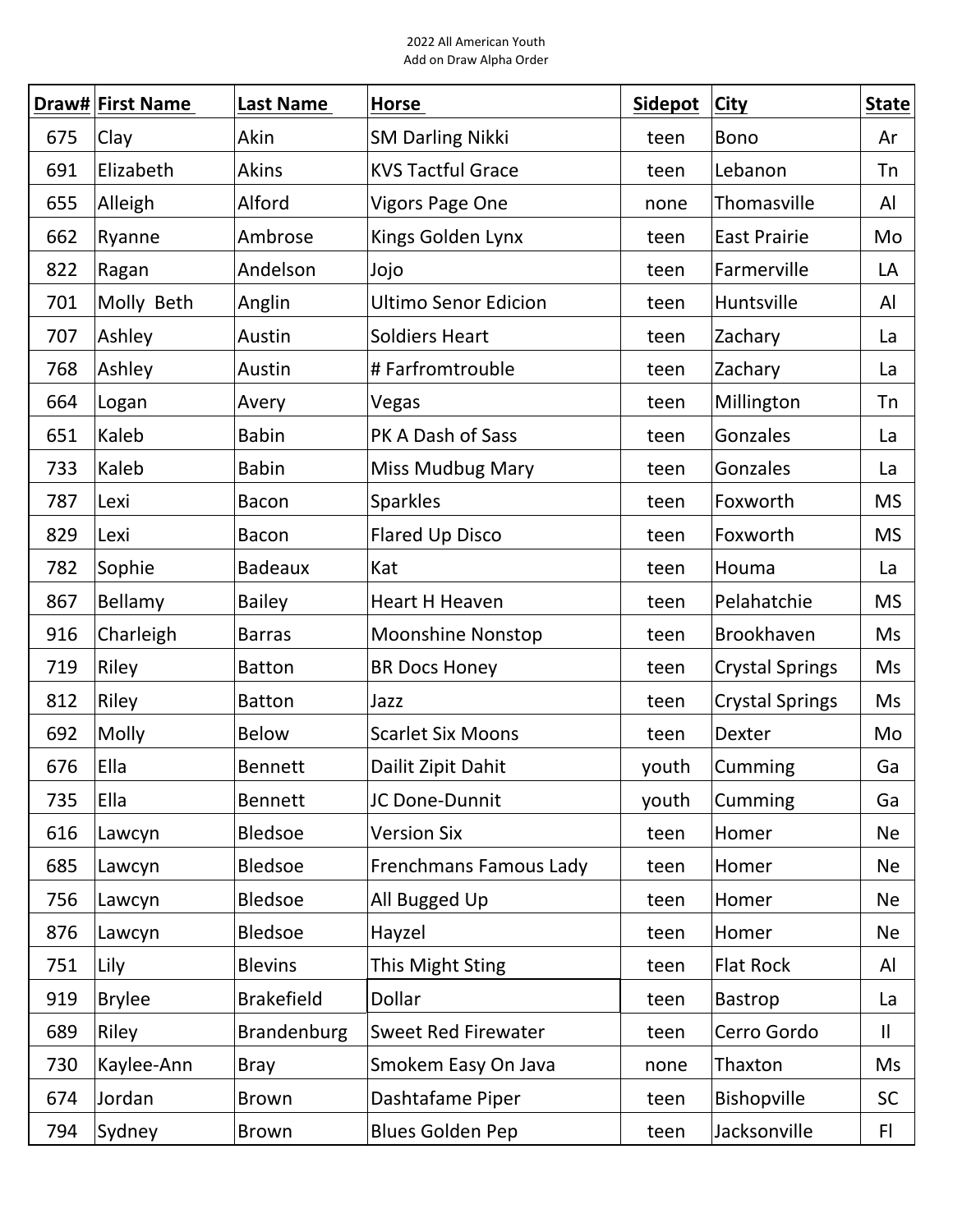|     | Draw# First Name   | Last Name        | Horse                         | <b>Sidepot</b> | <b>City</b>    | <b>State</b> |
|-----|--------------------|------------------|-------------------------------|----------------|----------------|--------------|
| 656 | Caitlyn            | <b>Bullock</b>   | MP Haydays Twisti             | teen           | Trinity        | <b>TX</b>    |
| 788 | Caitlyn            | <b>Bullock</b>   | <b>Streakin French Blakus</b> | teen           | Trinity        | <b>TX</b>    |
| 709 | Isabel             | <b>Burchett</b>  | <b>Sticky Red Gin</b>         | teen           | Knoxville      | Tn           |
| 710 | <b>Blakely</b>     | <b>Burgess</b>   | <b>Colonel Go Quick</b>       | youth          | Florence       | AL           |
| 807 | <b>Blakely</b>     | <b>Burgess</b>   | A Royal Darlin                | youth          | Florence       | AL           |
| 727 | Kennedy            | Burrough         | Strike Me Lucky Man           | teen           | Madison        | Al           |
| 712 | Cara Beth          | Calhoun          | <b>Chasin The Wind</b>        | teen           | <b>Brandon</b> | Ms           |
| 793 | Cara Beth          | Calhoun          | <b>Noels Perks Master</b>     | teen           | <b>Brandon</b> | Ms           |
| 832 | Cara Beth          | Calhoun          | <b>French Kissed Fame</b>     | teen           | <b>Brandon</b> | Ms           |
| 915 | Cara Beth          | Calhoun          | Perks Ta BN Famous            | teen           | <b>Brandon</b> | Ms           |
| 811 | <b>Nicholas</b>    | Campbell         | Runaways Last Jet             | teen           | Westmoreland   | Tn           |
| 654 | Kylie              | Carpenter        | FS Ima Hot Cat                | teen           | Greenbrier     | <b>AR</b>    |
| 702 | <b>Maddie Gail</b> | Carver           | LCs Little Dude               | none           | Cataula        | Ga           |
| 917 | <b>Maddie Gail</b> | Carver           | Famous Beretta                | youth          | Cataula        | Ga           |
| 854 | Grace              | Caskey           | <b>Brimmerton Angel</b>       | teen           | Goldonna       | La           |
| 936 | Raegan             | Chance           | A Rose In Bloom               | teen           | Mendenhall     | Ms           |
| 610 | Kaylee             | <b>Childress</b> | <b>Traveling Fast Feet</b>    | teen           | Starkville     | Ms           |
| 673 | Kaylee             | <b>Childress</b> | Tkrollinglikeagsix            | teen           | Starkville     | Ms           |
| 718 | Kaylee             | <b>Childress</b> | <b>Princess Dutchess</b>      | teen           | Starkville     | Ms           |
| 798 | Kinlee             | <b>Childress</b> | <b>RU Ready to Design</b>     | youth          | Starkville     | Ms           |
| 857 | Kinlee             | <b>Childress</b> | Daisy Mae                     | youth          | Starkville     | Ms           |
| 627 | Caleb              | Cline            | Seis Shots of Crown           | teen           | Circleville    | Oh           |
| 754 | Caleb              | Cline            | <b>Guys Dashing Jet</b>       | teen           | Circleville    | Oh           |
| 897 | Caleb              | Cline            | SR Moonshine On Rocks         | teen           | Circleville    | Oh           |
| 625 | Camryn             | Collins          | Lynn's Prescription           | teen           | Jonesboro      | AR           |
| 690 | Camryn             | Collins          | Roses & Jewels                | teen           | Jonesboro      | AR           |
| 617 | Jaelyn             | Cooper           | Six Fols Cartel               | teen           | Huntingburg    | In           |
| 825 | Jaelyn             | Cooper           | Cash Makes Me Happy           | teen           | Huntingburg    | In           |
| 851 | Kanely             | Cooper           | Mae                           | 50             | Jonesville     | La           |
| 800 | Hadlee             | Covington        | Shakemup Judy                 | teen           | Florence       | AL           |
| 672 | Caroline           | Deal             | Kasie                         | none           | Fairview       | TN           |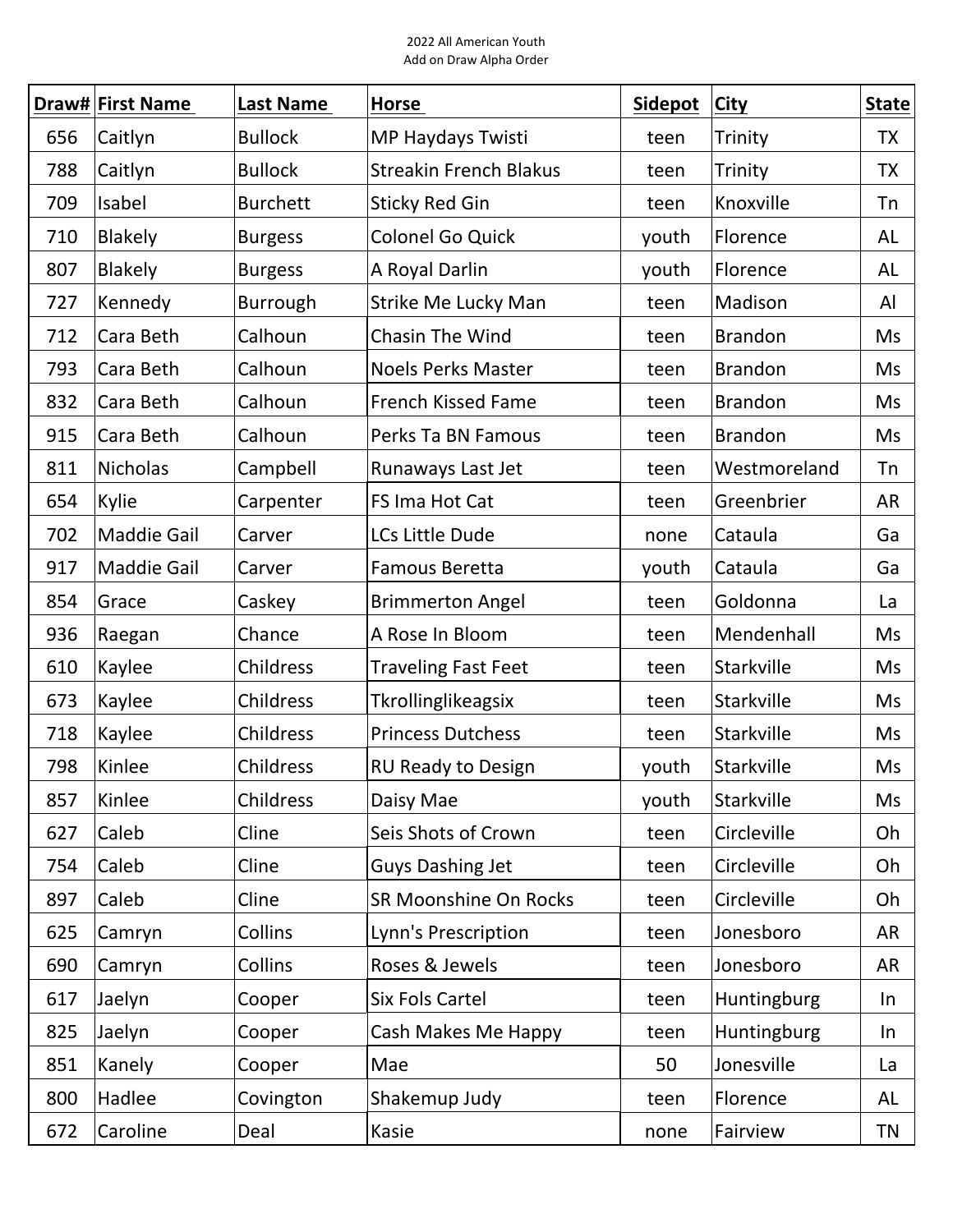|     | Draw# First Name    | <b>Last Name</b> | <b>Horse</b>                | <b>Sidepot</b> | <b>City</b>          | State     |
|-----|---------------------|------------------|-----------------------------|----------------|----------------------|-----------|
| 762 | Cambrie             | Delaune          | <b>VF Leo Stinson</b>       | teen           | <b>Bush</b>          | La        |
| 866 | Cambrie             | Delaune          | <b>Busy Lacin Chex</b>      | teen           | <b>Bush</b>          | La        |
| 918 | Cambrie             | Delaune          | I'm a Nonstop Guy           | teen           | <b>Bush</b>          | La        |
| 881 | Lilly               | Denney           | <b>Hearts and Red Roses</b> | none           | Williamson           | Ga        |
| 805 | Ashlee              | Dickerson        | <b>Sunshines Bartender</b>  | teen           | Corydon              | Ky        |
| 806 | Kylee               | <b>Dobbins</b>   | DP Shinin So Pretty         | teen           | Conway               | Ar        |
| 747 | Olivia              | Douglas          | No Secret Now               | teen           | Magee                | Ms        |
| 846 | Andi                | Douglass         | JessaDashinTrois            | teen           | St. Charles          | Mo        |
| 621 | Michael             | <b>Duffie</b>    | <b>Miss Famous Boutine</b>  | teen           | Wagener              | Sc        |
| 698 | Michael             | <b>Duffie</b>    | JJ Three Famous Bars        | teen           | Wagener              | Sc        |
| 632 | Addison             | <b>Duke</b>      | Bo                          | none           | Vancleave            | Ms        |
| 665 | Jada                | <b>Duke</b>      | <b>Flaming Gold Digger</b>  | teen           | Vancleave            | Ms        |
| 780 | <b>Taylor</b>       | Dunlap           | <b>SR Play Some French</b>  | teen           | Dyer                 | <b>Tn</b> |
| 939 | Lauren              | Earls            | Smart Jose Lynxs            | teen           | Wynne                | Ar        |
| 630 | Skylar              | Eisenger         | <b>Famous Frost</b>         | teen           | Ardmore              | Ok        |
| 911 | Skylar              | Eisenger         | <b>Fightright My Leobug</b> | teen           | Ardmore              | Ok        |
| 893 | Audree              | Ervin            | Cole                        | teen           | Sontag               | Ms        |
| 683 | Aurianna            | Estess           | <b>Rios Dixie Cat</b>       | teen           | New Iberia           | La        |
| 741 | Aurianna            | <b>Estess</b>    | Hez a Special Toro          | none           | New Iberia           | La        |
| 700 | Celie               | <b>Estess</b>    | Classic                     | youth          | Brookhaven           | Ms        |
| 714 | Lexi                | Evans            | <b>Reckless Rico Suave</b>  | teen           | Athens               | Al        |
| 847 | McKayla             | Ferrell          | <b>Shaker Down Brown</b>    | teen           | <b>Creal Springs</b> | IL        |
| 609 | Brooklyn            | Finch            | <b>VL Montana Mister</b>    | teen           | Watertown            | Tn        |
| 623 | Eastyn              | <b>Flowers</b>   | SD Smokes Hot Babe          | youth          | Wewahitchka          | FI.       |
| 615 | Caroline            | Flynt            | Dashin N Ta Flames          | teen           | <b>West Point</b>    | Ms        |
| 824 | Caroline            | Flynt            | Shinetara                   | teen           | <b>West Point</b>    | <b>MS</b> |
| 613 | <b>Steeley Rhea</b> | Franklin         | Go Daddi                    | youth          | Orange               | Tx        |
| 744 | <b>Steeley Rhea</b> | Franklin         | Sheza Blushing Sin          | youth          | Orange               | Tx        |
| 814 | <b>Steeley Rhea</b> | Franklin         | Jewels in my Rolex          | youth          | Orange               | Tx        |
| 835 | Fallon              | Frisby           | <b>TDM Miss BluProspect</b> | youth          | <b>Brandon</b>       | <b>MS</b> |
| 624 | Presley             | Garland          | DM Hard To Say              | teen           | Cumming              | Ga        |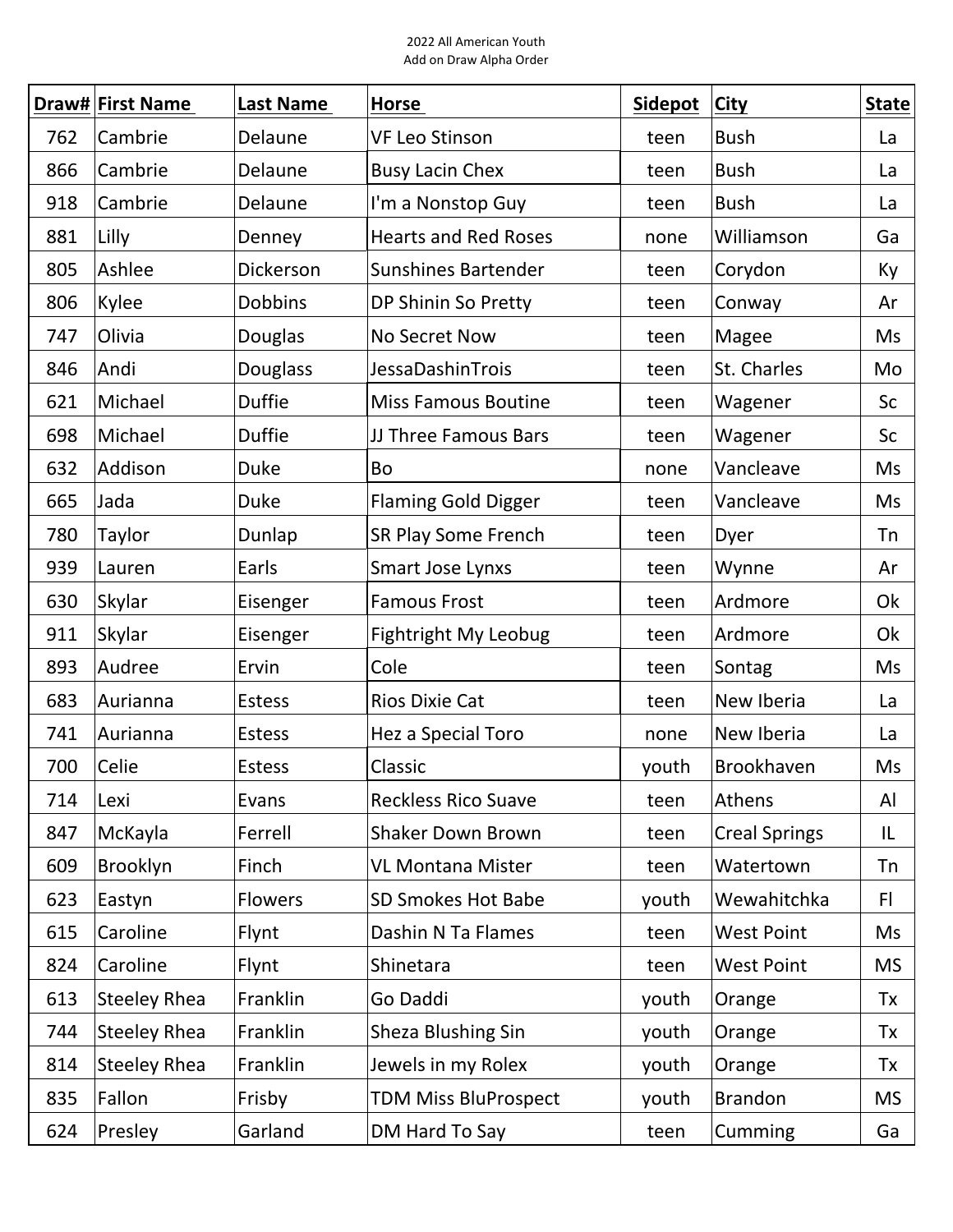|     | Draw# First Name | Last Name | Horse                           | <b>Sidepot</b> | <b>City</b>         | <b>State</b> |
|-----|------------------|-----------|---------------------------------|----------------|---------------------|--------------|
| 799 | Presley          | Garland   | <b>TG Coronas</b>               | teen           | Cumming             | Ga           |
| 843 | Presley          | Garland   | Cool Conn                       | teen           | Cumming             | Ga           |
| 748 | <b>Brylee</b>    | Gaston    | Dashing Eddie                   | teen           | <b>Rock Hill</b>    | <b>SC</b>    |
| 731 | Emily            | Gatlin    | <b>Geemeneze Fling</b>          | teen           | Prairieville        | La           |
| 777 | Emily            | Gatlin    | <b>Miss Jb 1316</b>             | teen           | Prairieville        | La           |
| 659 | McKenzie         | Gauthier  | Shezarockingjewel               | none           | Port Allen          | La           |
| 764 | McKenzie         | Gauthier  | Imaflirtatiousguy               | none           | Port Allen          | La           |
| 885 | McKenzie         | Gauthier  | Just Let Me Drift               | none           | Port Allen          | La           |
| 874 | Ramsey           | Goff      | Zeros Katy Did                  | teen           | McLain              | Ms           |
| 687 | Jessie           | Gonterman | <b>GT Maximum Romance</b>       | teen           | Sonora              | Ky           |
| 796 | Jessie           | Gonterman | <b>GT Drippin in Finesse</b>    | teen           | Sonora              | Ky           |
| 746 | Mallie           | Gordon    | <b>KN Mr. Clampit</b>           | youth          | <b>Water Valley</b> | Ms           |
| 635 | Kristin          | Gore      | Jamaicansdontfly                | teen           | Lexington           | Tn           |
| 759 | Kristin          | Gore      | Cash Hutts Fuel                 | teen           | Lexington           | Tn           |
| 696 | Abby             | Gray      | Fitterific                      | teen           | Yatesville          | Ga           |
| 783 | Abby             | Gray      | His Effort Can Do It            | teen           | Yatesville          | Ga           |
| 860 | Abby             | Gray      | <b>Heavenly Red</b>             | teen           | Yatesville          | Ga           |
| 938 | Abby             | Gray      | SR Schill B Commando            | teen           | Yatesville          | Ga           |
| 677 | Pressley         | Green     | Can't Buy Fame                  | teen           | Pelzer              | <b>SC</b>    |
| 761 | Pressley         | Green     | Sissy's Knock on Wood           | teen           | Pelzer              | <b>SC</b>    |
| 877 | Pressley         | Green     | Sissy's Slick Design            | teen           | Pelzer              | SC           |
| 653 | Lydia            | Grindley  | Stormie                         | teen           | Austin              | Ar           |
| 900 | Raygan           | Grindley  | <b>TCross Guys Dynamite</b>     | teen           | Austin              | Ar           |
| 779 | Cheyenne Elise   | Guidry    | LR I Gotta Be Kidden            | youth          | Rayne               | La           |
| 645 | Huston           | Hadden    | Double Shot of Fame             | none           | Gibson              | <b>GA</b>    |
| 821 | Huston           | Hadden    | <b>Blissfully Famous</b>        | none           | Gibson              | GA           |
| 891 | Huston           | Hadden    | MC She Has Arrived              | none           | Gibson              | GA           |
| 732 | Maddison         | Hammond   | The Last Handyman               | youth          | Stephenville        | <b>TX</b>    |
| 738 | Camille          | Hanley    | <b>Judys Twistin Bug</b>        | teen           | Welsh               | LA           |
| 922 | Camille          | Hanley    | <b>BBH She Don't Compromise</b> | teen           | Welsh               | LA           |
| 929 | <b>Brea</b>      | Harper    | Nugget                          | youth          | <b>Cross Plains</b> | TN           |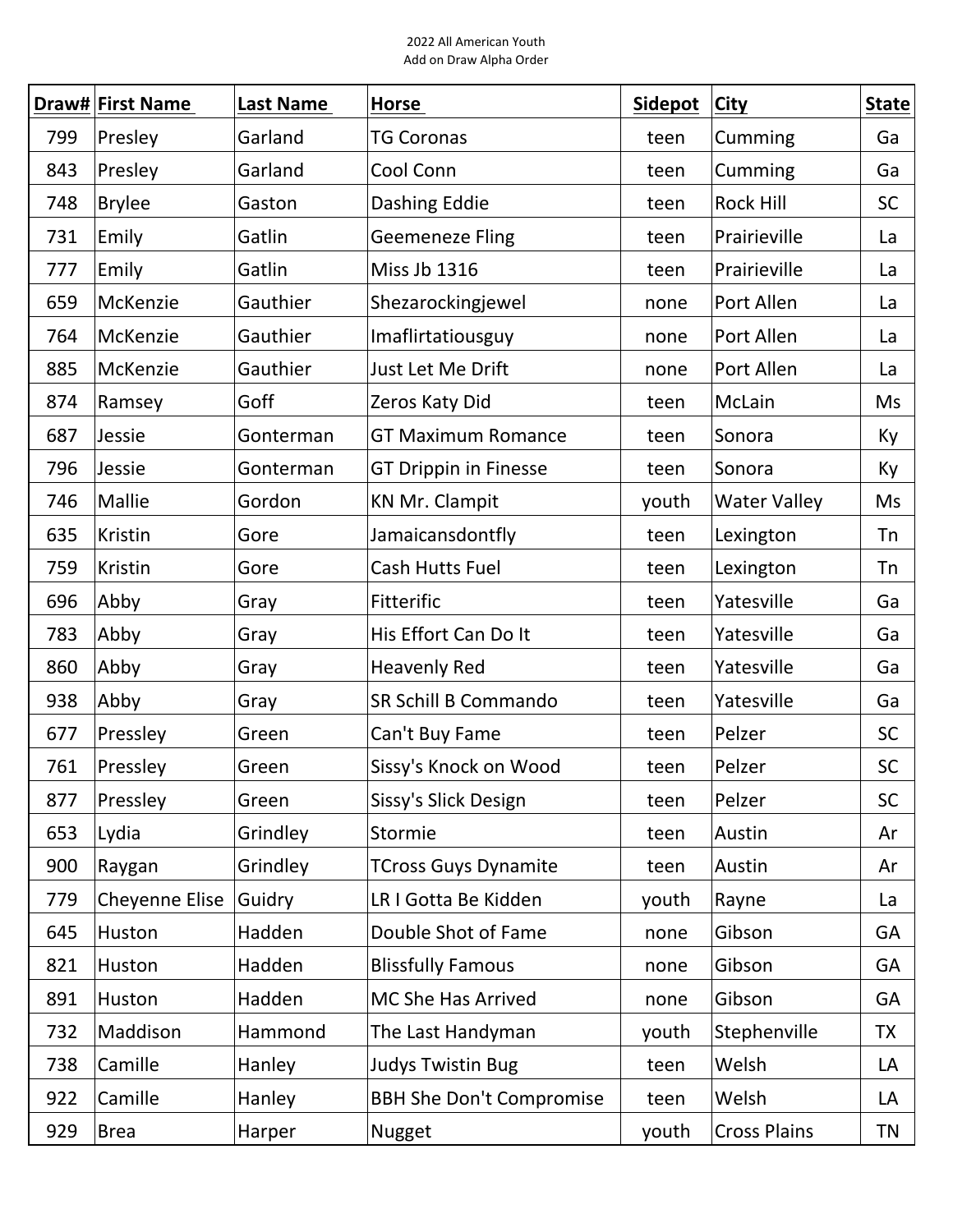|     | Draw# First Name | Last Name       | <b>Horse</b>                     | <b>Sidepot</b> | <b>City</b>         | <b>State</b> |
|-----|------------------|-----------------|----------------------------------|----------------|---------------------|--------------|
| 618 | <b>Bryce</b>     | Harper          | Des Delight                      | teen           | <b>Cross Plains</b> | <b>TN</b>    |
| 773 | <b>Bryce</b>     | Harper          | <b>HF Sharp Zero</b>             | teen           | <b>Cross Plains</b> | <b>TN</b>    |
| 670 | Will             | Harrington      | Frenchmanstinydancer             | teen           | Whitesburg          | Ga           |
| 879 | Will             | Harrington      | SR Epic Hail Mary                | teen           | Whitesburg          | Ga           |
| 817 | Gracie           | <b>Harris</b>   | Rapid Regent                     | youth          | Columbia            | <b>TN</b>    |
| 737 | Lilli            | Hayes           | <b>Bully By Design</b>           | teen           | Philadelphia        | Tn           |
| 828 | Lilli            | Hayes           | FrenchKissinforcash              | teen           | Philadelphia        | Tn           |
| 901 | Lilli            | Hayes           | Mr. Dynamite Kaweah              | teen           | Philadelphia        | Tn           |
| 818 | Elli             | Henderson       | Louisiana majesty                | teen           | Arlington           | Tn           |
| 753 | Lexi             | Henderson       | Midnight prize                   | teen           | Arlington           | <b>Tn</b>    |
| 862 | Karissa          | Hensley         | Lady Solitude                    | teen           | Watertown           | Tn           |
| 910 | Karissa          | Hensley         | <b>Bayou Some Socks</b>          | teen           | Watertown           | Tn           |
| 604 | Olivia           | Hickman         | Easy Sizzlin                     | teen           | Dawsonville         | Ga           |
| 921 | <b>Braylee</b>   | <b>Hicks</b>    | <b>Treasured Twist</b>           | youth          | Lucedale            | <b>MS</b>    |
| 637 | Cambry           | <b>Hicks</b>    | Rooster                          | youth          | Lucedale            | <b>MS</b>    |
| 888 | Tanner           | Holland         | Smartannpretty                   | teen           | Vingerbend          | AL           |
| 772 | Tayten           | Holland         | Peppy                            | teen           | Vingerbend          | AL           |
| 930 | <b>Blakelee</b>  | Holliman        | Flare                            | teen           | Citronelle          | Al           |
| 611 | Lakynn           | Hooper          | Amen Tucker                      | youth          | McEwen              | <b>TN</b>    |
| 838 | Alayna           | Horne           | <b>Breezer</b>                   | youth          | Glenwood            | GA           |
| 801 | Lydia            | Horne           | Jadie                            | teen           | Glenwood            | GA           |
| 880 | Mary Margaret    | Hulsey          | Cowboy Dashin                    | teen           | Haleyville          | Al           |
| 923 | Chloe            | <b>Isbell</b>   | <b>First Place Runner-Dallas</b> | youth          | Trussville          | Al           |
| 693 | Collins          | <b>Ivey</b>     | Firewateronastreak               | teen           | Lanett              | Al           |
| 815 | Collins          | <b>Ivey</b>     | <b>Martini and Pearls</b>        | none           | Lanett              | Al           |
| 717 | Makena           | Jackson         | Can't Bully Sarah Jane           | none           | Arrington           | <b>TN</b>    |
| 890 | Lila             | Jardine         | Naduah                           | teen           | <b>Dallas</b>       | Tx           |
| 906 | Ellie            | <b>Jeffreys</b> | Diamond Stairlight               | youth          | Madison             | Ms           |
| 694 | Alyssa           | Johnson         | Zoom Kat                         | teen           | Lacey's Spring      | Al           |
| 679 | Kenzie           | Johnson         | Dell Q                           | teen           | Milan               | <b>Tn</b>    |
| 722 | Ryan             | Johnson         | <b>Bully Moonlit Fling</b>       | teen           | Ellisville          | Ms           |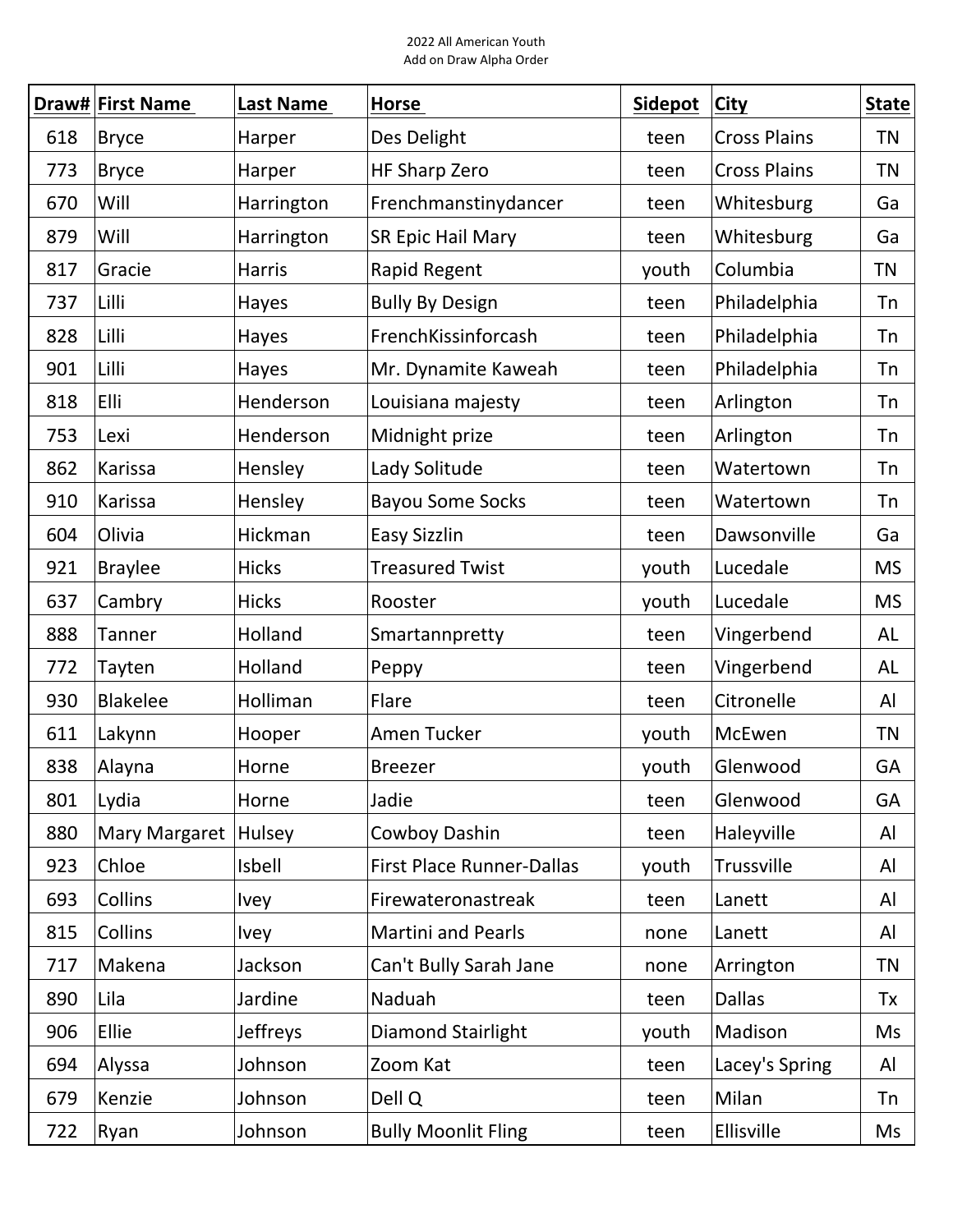|     | <b>Draw# First Name</b> | <b>Last Name</b> | <b>Horse</b>                 | <b>Sidepot</b> | <b>City</b>       | <b>State</b> |
|-----|-------------------------|------------------|------------------------------|----------------|-------------------|--------------|
| 853 | Zaylee                  | Johnson          | <b>Bayou Fame</b>            | youth          | Mt. Hope          | Al           |
| 928 | Addison                 | Jones            | Lil Mito Cody                | teen           | McEwen            | <b>TN</b>    |
| 666 | Aly                     | Jurica           | Junewodsdrifttafame          | none           | Smithville        | Tx           |
| 601 | Raegan                  | Kangeter         | Chexy                        | teen           | Petal             | Ms           |
| 734 | Ali Kate                | Kelleher         | <b>NNN Fames Last Jet</b>    | teen           | Gray              | Ga           |
| 875 | Addi                    | Keller           | <b>Cash Running</b>          | Teen           | Vicksburg         | Ms           |
| 647 | Randi                   | Kervin           | <b>Woodys Traffic Light</b>  | teen           | Lucedale          | Ms           |
| 786 | Randi                   | Kervin           | <b>Cocos Fortune Cookie</b>  | teen           | Lucedale          | <b>Ms</b>    |
| 855 | Randi                   | Kervin           | <b>Ember Bug</b>             | teen           | Lucedale          | Ms           |
| 912 | Randi                   | Kervin           | <b>Heavens Cashin In</b>     | teen           | Lucedale          | Ms           |
| 865 | Rikki                   | <b>Kervin</b>    | <b>OBD Smokin Razor</b>      | teen           | Lucedale          | Ms           |
| 830 | Logan                   | <b>Krieg</b>     | Starbert Lite Lady           | teen           | <b>Broussard</b>  | La           |
| 668 | Halle                   | Laswell          | <b>Famous Fire Walker</b>    | teen           | Santa Claus       | In           |
| 795 | Halle                   | Laswell          | Suddenly Fame Us             | teen           | Santa Claus       | $\ln$        |
| 695 | Kyleigh                 | Laughlin         | Poco Bandito Deck            | none           | Philadelphia      | Ms           |
| 903 | Rilee                   | Leasor           | <b>Solitar Cesico</b>        | teen           | Rineyville        | Кy           |
| 642 | Caroline                | Lee              | <b>Chasin Disco Lights</b>   | teen           | Petal             | Ms           |
| 755 | Carrington              | Lee              | Lena                         | teen           | Petal             | Ms           |
| 603 | Mia                     | Lewis            | Jazz                         | none           | Trenton           | Tn           |
| 648 | Jordyn                  | Litton           | Speed Ta Heaven              | teen           | Santa Fe          | Tn           |
| 933 | Jill                    | Loftin           | Master of my fortune         | teen           | Coushatta         | La           |
| 703 | Rylei                   | Loftin           | LM Jazzin Holly              | teen           | Carthage          | <b>MS</b>    |
| 809 | Rylei                   | Loftin           | <b>Skys Rare Duck</b>        | teen           | Carthage          | <b>MS</b>    |
| 643 | <b>Aubrey Grace</b>     | Logan            | Jaun                         | none           | Harlem            | GA           |
| 804 | <b>Aubrey Grace</b>     | Logan            | <b>MW Nonstop Fame</b>       | teen           | Harlem            | GA           |
| 638 | Jesy                    | Loveday          | <b>Hancock's Blue Antics</b> | teen           | <b>Town Creek</b> | Al           |
| 926 | Jesy                    | Loveday          | Firewatersfrenchman          | teen           | <b>Town Creek</b> | Al           |
| 750 | Taryn                   | Lusby            | <b>Briscos Honor</b>         | teen           | Vicksburg         | Ms           |
| 605 | Patton Ann              | Lynch            | Firin to Be A Hero           | teen           | Crawford          | Tx           |
| 667 | Patton Ann              | Lynch            | Fire Up The Bully at Six     | teen           | Crawford          | Tx           |
| 726 | Patton Ann              | Lynch            | <b>Guys Voodoo Bug</b>       | teen           | Crawford          | Tx           |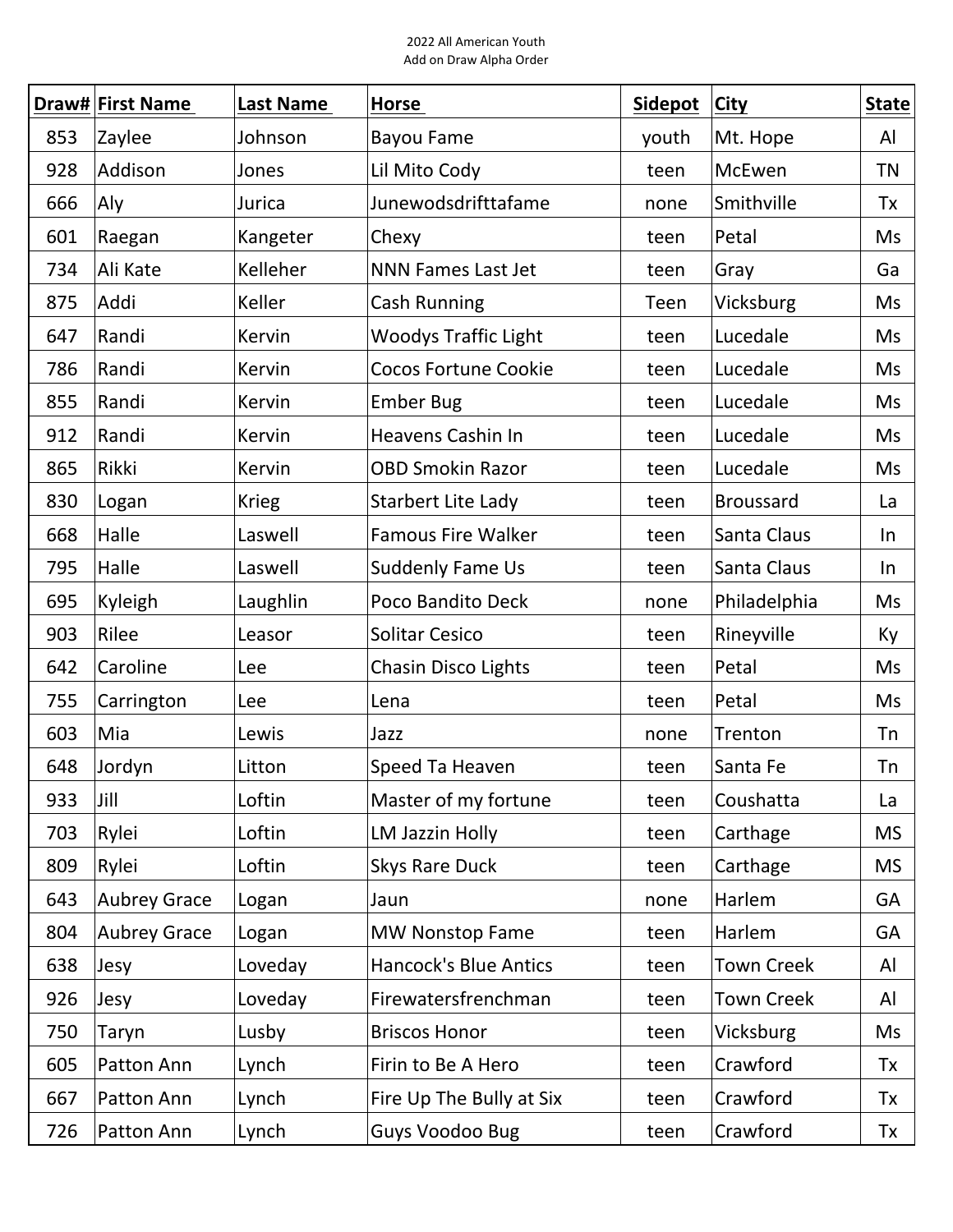|     | Draw# First Name   | Last Name       | Horse                        | <b>Sidepot</b> | <b>City</b>          | <b>State</b> |
|-----|--------------------|-----------------|------------------------------|----------------|----------------------|--------------|
| 813 | Patton Ann         | Lynch           | JJJ Bonnie Rae               | teen           | Crawford             | Tx           |
| 927 | Patton Ann         | Lynch           | Hay Littl Lolly              | teen           | Crawford             | Tx           |
| 905 | Macy               | Mangum          | Be On the Lookout            | none           | Petal                | Ms           |
| 789 | Aubri              | Mann            | <b>Tres Groovy</b>           | none           | Kosciusko            | Ms           |
| 770 | Maria              | Marcenaro       | Party At the Disco           | teen           | Covington            | La           |
| 808 | Alyssa             | Martini         | Lil Mis Packin Fame          | none           | Cape Girardeau       | Mo           |
| 602 | Rylee Jo           | Maryman         | <b>WYO Starlight Special</b> | teen           | St. Francisville     | La           |
| 678 | Rylee Jo           | Maryman         | <b>Flying B Gold</b>         | teen           | St. Francisville     | La           |
| 790 | Rylee Jo           | Maryman         | <b>Clarks Billy Boy</b>      | teen           | St. Francisville     | La           |
| 869 | Rylee Jo           | Maryman         | One Cupa Tees Sis            | teen           | St. Francisville     | La           |
| 620 | Crystal            | Mason           | HF Aprils Last Sun           | teen           | Mt. Washington       | Ky           |
| 823 | Allie              | Maxwell         | <b>Streakin Nightmare</b>    | teen           | Milan                | <b>Tn</b>    |
| 887 | Marley             | <b>McCarty</b>  | Rose                         | teen           | <b>Apple Springs</b> | Tx           |
| 669 | <b>Brandon</b>     | McCown          | <b>Blackburn Catcher</b>     | none           | <b>Sallis</b>        | Ms           |
| 708 | Ryan               | McLeod          | <b>Bugz</b>                  | teen           | Lucedale             | Ms           |
| 827 | Kadence            | <b>McMillin</b> | Princess Square Bars         | teen           | Jena                 | LA           |
| 606 | Casey              | McMurray        | LM Confederate Guy           | teen           | Willowbrook          | $\mathsf{I}$ |
| 742 | Corley             | <b>Mills</b>    | <b>Truck B Smokin</b>        | none           | Fayetteville         | <b>Tn</b>    |
| 636 | Noah               | <b>Mills</b>    | <b>Walter GR</b>             | teen           | Opelika              | Al           |
| 728 | Noah               | Mills           | DC Double Shot of Vodka      | teen           | Opelika              | Al           |
| 849 | Noah               | Mills           | <b>Dineros Gold Money</b>    | teen           | Opelika              | Al           |
| 831 | Josie              | Montgomery      | <b>Boltilious</b>            | youth          | <b>Beech Bluff</b>   | Tn           |
| 646 | bella Starr        | Morrison        | Skeeter                      | youth          | Grandfield           | Ok           |
| 797 | <b>Bella Starr</b> | Morrison        | French Trigger Man           | youth          | Grandfield           | Ok           |
| 908 | Holli              | Morrow          | Fancy                        | teen           | Greer                | <b>SC</b>    |
| 713 | Cole               | Mosby           | Fudges Mo Jo Frenchman       | teen           | McLeonsboro          | $\mathbf{H}$ |
| 907 | Cole               | Mosby           | French Mae Daddy             | teen           | McLeonsboro          | $\mathbf{I}$ |
| 631 | Cheyenne           | Mundy           | <b>Eight To Midnite</b>      | teen           | Elm City             | <b>NC</b>    |
| 736 | Cheyenne           | Mundy           | The Riverboat Gambler        | teen           | Elm City             | <b>NC</b>    |
| 886 | Cheyenne           | Mundy           | <b>Sticksstones N Roses</b>  | teen           | Elm City             | <b>NC</b>    |
| 932 | Cheyenne           | Mundy           | CC Kissa Frenchman           | teen           | Elm City             | <b>NC</b>    |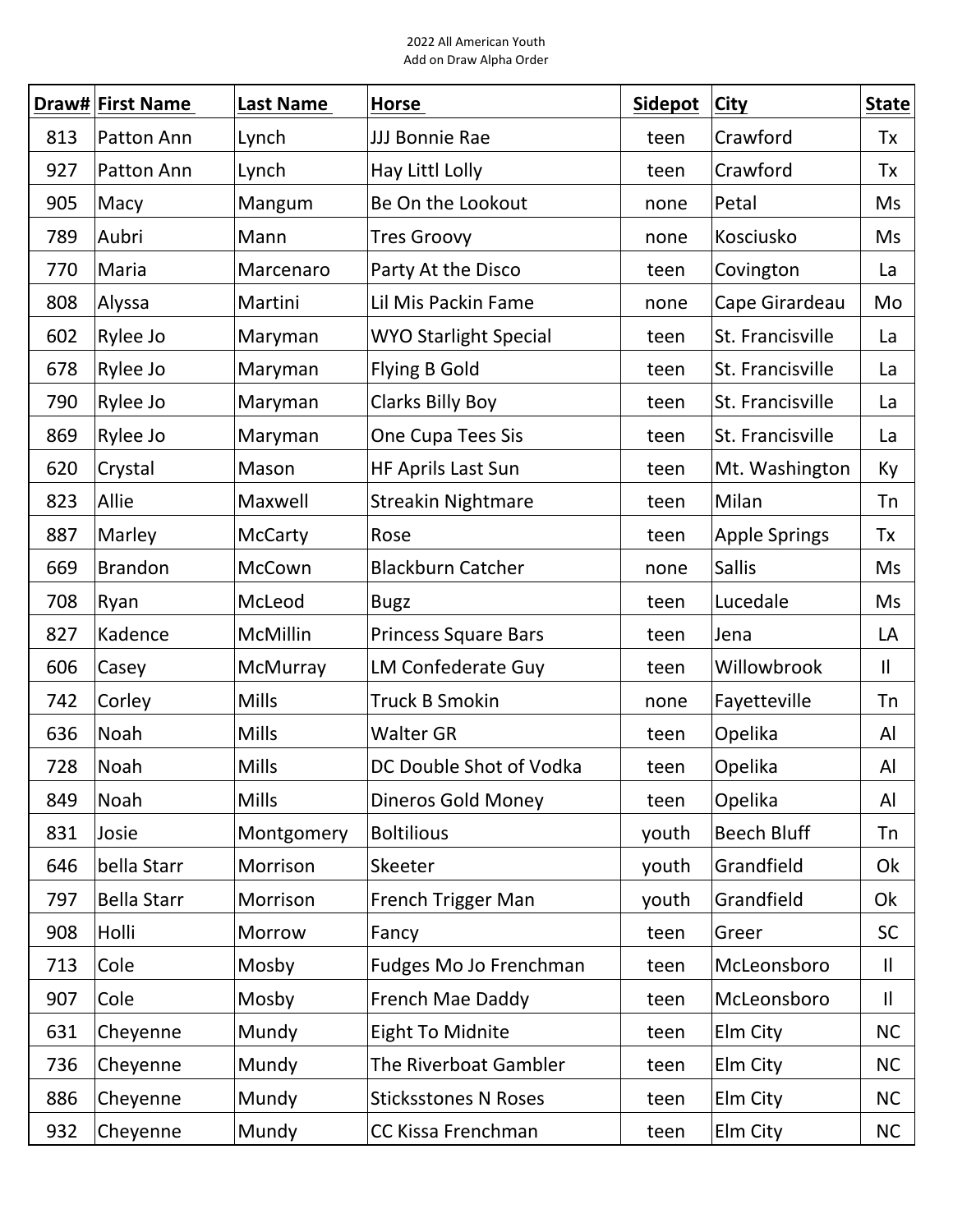|     | Draw# First Name    | Last Name  | <b>Horse</b>                   | <b>Sidepot</b> | <b>City</b>         | <b>State</b> |
|-----|---------------------|------------|--------------------------------|----------------|---------------------|--------------|
| 859 | Madison             | Murphy     | Flirts sister                  | teen           | Alva                | F            |
| 705 | Malila              | Myatt      | <b>Frosty Bully</b>            | teen           | <b>Mount Hermon</b> | Ky           |
| 697 | Carissa             | Orr        | <b>Silver Beamer</b>           | teen           | Springtown          | Tx           |
| 902 | Joslyn              | Parnell    | Get It Ta Go                   | teen           | <b>Baton Rouge</b>  | La           |
| 663 | Emma Kate           | Parr       | <b>Grandiose Guy</b>           | teen           | Greensboro          | Al           |
| 757 | Emma Kate           | Parr       | Pipe Down Compromise           | teen           | Greensboro          | Al           |
| 861 | Emma Kate           | Parr       | Frenchmansdashinhigh           | teen           | Troy                | Al           |
| 644 | McKinlee            | Paschal    | Racin to the Fire              | teen           | Nome                | Tx           |
| 889 | McKinlee            | Paschal    | <b>Natives Shamrock</b>        | teen           | Nome                | Tx           |
| 873 | Lexi                | Payne      | <b>Kc Sharp N Famous</b>       | teen           | Covington           | <b>Tn</b>    |
| 658 | Lillian             | Peffley    | Shining Little Lena            | youth          | Slidell             | La           |
| 720 | Spring              | Pennington | <b>Triangles Woodbridge</b>    | teen           | Stephenville        | Tx           |
| 870 | Spring              | Pennington | Momas No Angel                 | teen           | Stephenville        | Tx           |
| 725 | Georgia             | Perkins    | Fc Wilma B Firewater           | none           | Arrington           | Tn           |
| 682 | Jaisey              | Pettigo    | Hes a Jettin Bug               | none           | Marietta            | Ms           |
| 684 | Landon              | Pickett    | <b>Duke</b>                    | youth          | <b>Bathpage</b>     | <b>TN</b>    |
| 661 | Lillie              | Pierce     | Jet Black Twenty One           | none           | Lucedale            | <b>MS</b>    |
| 785 | Lillie              | Pierce     | <b>UxJess Streakin Freak N</b> | none           | Lucedale            | <b>MS</b>    |
| 884 | Lillie              | Pierce     | <b>Stuntin Like My DaddE</b>   | none           | Lucedale            | <b>MS</b>    |
| 778 | Sophie              | Plunk      | Cheyenne's Honor               | youth          | Adamsville          | Tn           |
| 681 | Abigail             | Poe        | DP Dakota Star                 | teen           | Fitzgerald          | Ga           |
| 776 | Abigail             | Poe        | Rebels Buggin Fame             | teen           | Fitzgerald          | Ga           |
| 894 | <b>Brianna</b>      | Pollard    | <b>Bullet</b>                  | teen           | <b>French Camp</b>  | Ms           |
| 650 | Ella                | Pooley     | <b>Shz Freakin Streakin</b>    | teen           | Gretna              | La           |
| 711 | Ella                | Pooley     | <b>Hallies Royal Twist</b>     | teen           | Gretna              | La           |
| 841 | Karsyn              | Potter     | <b>CCR Ring of Fire</b>        | teen           | Marion              | Ky           |
| 758 | Jake                | Ramsey     | Dash Be Kas                    | teen           | Canton, ms          | Ms           |
| 872 | Emmi                | Randolph   | Ima Booloo Blue Moon           | teen           | Moulton             | Al           |
| 688 | <b>Brylee Grace</b> | Reed       | TDZ Shes Gone Dashin'          | youth          | Golden              | <b>MS</b>    |
| 608 | Kayleigh            | Rester     | Sparks Skipin Bill             | teen           | Leakesville         | <b>MS</b>    |
| 614 | Shiley              | Rester     | Its OK I'm from Bama           | youth          | Leakesville         | <b>MS</b>    |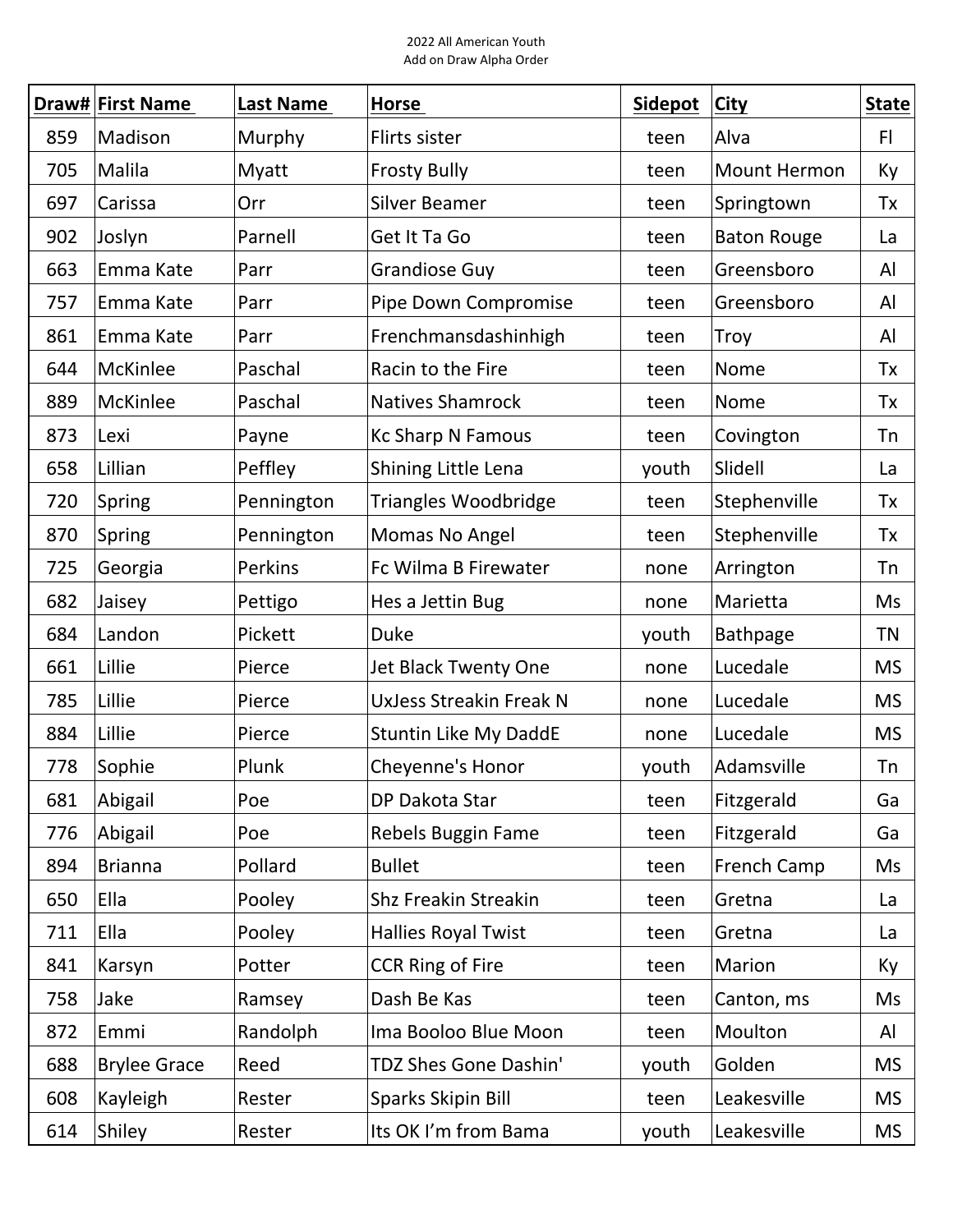|     | Draw# First Name | <b>Last Name</b> | <b>Horse</b>                | <b>Sidepot</b> | <b>City</b>         | <b>State</b> |
|-----|------------------|------------------|-----------------------------|----------------|---------------------|--------------|
| 612 | Ashlynn          | Rider            | Judys Little Dimple         | teen           | Glenpool            | OK           |
| 774 | Ashlynn          | Rider            | <b>Sweet Heart</b>          | teen           | Glenpool            | OK           |
| 660 | Kyla             | Roberts          | Texxy Little Gypsy          | teen           | Paragould           | Ar           |
| 771 | Kyla             | Roberts          | <b>Strippin N Stilletos</b> | teen           | Paragould           | Ar           |
| 820 | Kyla             | Roberts          | One Slick Sharp             | teen           | Paragould           | Ar           |
| 925 | Kyla             | Roberts          | <b>Dual Cat Doings</b>      | teen           | Paragould           | Ar           |
| 657 | Avery            | Roesy            | <b>KN Bam Special 1</b>     | teen           | Circleville         | Oh           |
| 819 | McLayne          | Rogers           | <b>BD Sweet Success</b>     | youth          | <b>Cross Plains</b> | Tn           |
| 878 | McLayne          | Rogers           | Cash                        | youth          | <b>Cross Plains</b> | Tn           |
| 920 | McLayne          | Rogers           | Bailey's Gone & Dun It      | youth          | <b>Cross Plains</b> | Tn           |
| 634 | Montana          | Roy              | La Mudd Slinger             | teen           | Duson               | La           |
| 619 | Kally            | Runions          | <b>Perfect Definition</b>   | teen           | Columbia            | <b>Tn</b>    |
| 792 | Kally            | <b>Runions</b>   | <b>Streaks Holly Tree</b>   | teen           | Columbia            | <b>Tn</b>    |
| 803 | Lucas            | Sad              | <b>VW Just Fate</b>         | none           | Grandbury           | Tx           |
| 940 | Julia            | Saucier          | Miss N Mi Alibi             | none           | Hattiesburg         | <b>MS</b>    |
| 629 | Valerie          | Saucier          | Kodiac Kowboy               | teen           | Washington          | La           |
| 858 | Valerie          | Saucier          | Soxstar                     | teen           | Washington          | La           |
| 909 | Keenedie         | Scarbrough       | Doc's Bay Bonanza           | teen           | Fruitdale           | Al           |
| 607 | Kylee            | Schmidt          | <b>Dually</b>               | teen           | bee branch          | Ar           |
| 791 | Kylee            | Schmidt          | Coats Buggin Fame           | teen           | bee branch          | Ar           |
| 883 | Kylee            | Schmidt          | Such a Diamond Image        | teen           | bee branch          | Ar           |
| 935 | Kylee            | Schmidt          | Teller to run faster        | teen           | bee branch          | Ar           |
| 904 | Jessie           | Scogin           | <b>Going Rouge</b>          | youth          | Iron City           | Al           |
| 723 | Sierra           | Scott-Williams   | <b>Genuine Night Rider</b>  | teen           | <b>Wills Point</b>  | Tx           |
| 628 | scratch          | scratch          |                             |                |                     |              |
| 752 | scratch          | scratch          |                             |                |                     |              |
| 839 | scratch          | scratch          |                             |                |                     |              |
| 863 | scratch          | scratch          |                             |                |                     |              |
| 896 | Avery            | Shelton          | Sugar Bar Milady            | youth          | Petersburg          | Tn           |
| 649 | Avery            | Shelton          | A Sylin Pepto               | youth          | Petersburg          | <b>TN</b>    |
| 868 | Madison          | Shelton          | Unos Flame N Fire           | none           | Fayetteville        | TN           |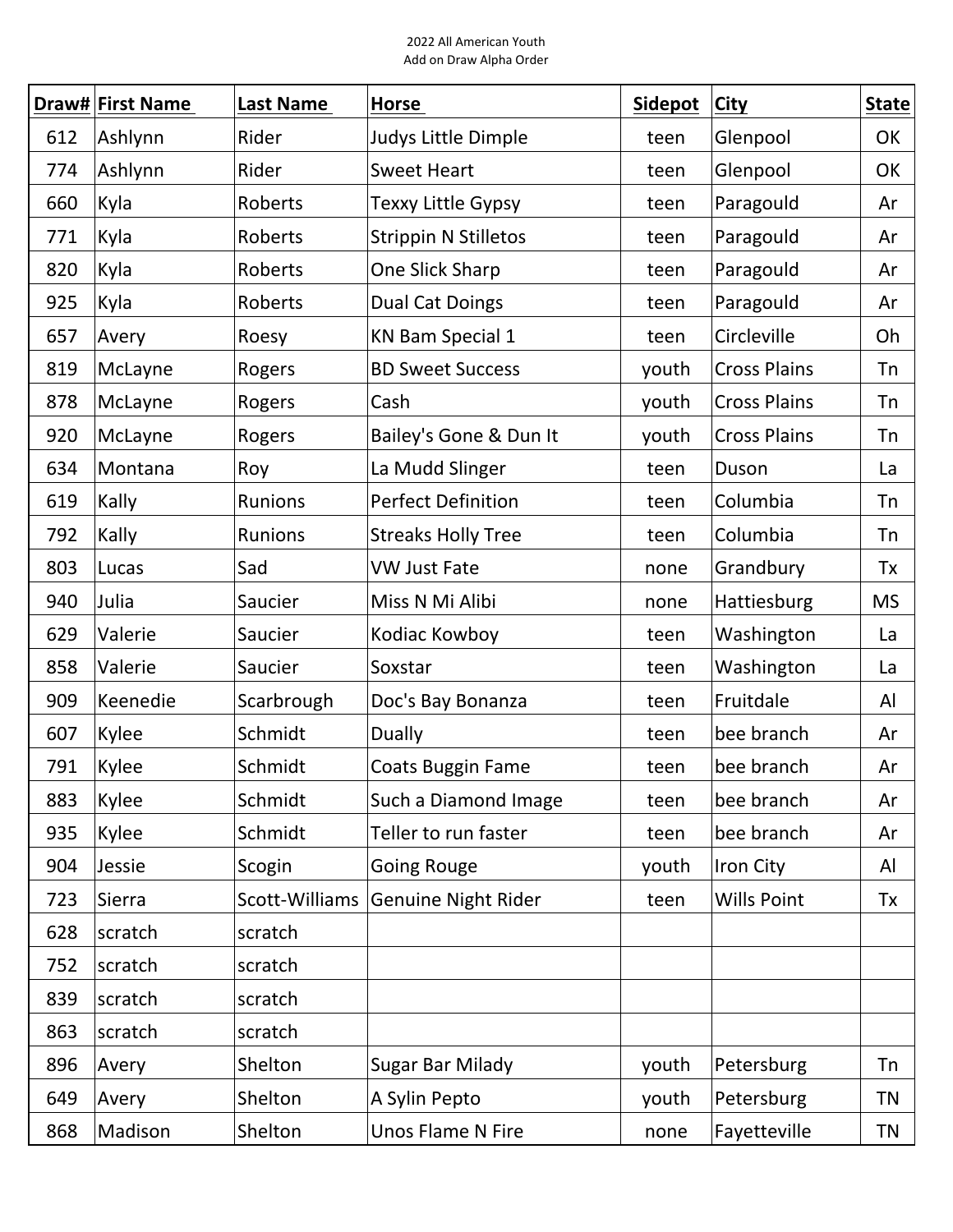|     | Draw# First Name | Last Name      | Horse                         | <b>Sidepot</b> | <b>City</b>       | <b>State</b> |
|-----|------------------|----------------|-------------------------------|----------------|-------------------|--------------|
| 724 | Ellie            | Sherer         | <b>Famous Sixy Cleatus</b>    | teen           | Cordova           | Al           |
| 775 | Taylor           | Shurden        | <b>NC French Franny</b>       | teen           | Winona            | Ms           |
| 706 | Aubrey           | Smith          | Money Beea Blazin             | teen           | Binghamton        | <b>NY</b>    |
| 767 | Aubrey           | Smith          | <b>Fast Under Pressure</b>    | teen           | Binghamton        | <b>NY</b>    |
| 704 | Caroline         | <b>Speaks</b>  | <b>Streakin Belle</b>         | teen           | Jayess            | Ms           |
| 671 | Dakota           | Stahlman       | Toast ta Dirty dashin         | teen           | Luebbering        | Mo           |
| 836 | Dakota           | Stahlman       | Pop Payday                    | teen           | Luebbering        | Mo           |
| 739 | Grace            | Stanley        | <b>Breaking Old Habits</b>    | teen           | Murfreesboro      | Tn           |
| 826 | Avery            | Stephens       | Geaux Guy Geaux               | youth          | Ashville          | Al           |
| 850 | <b>Natalie</b>   | Stephens       | <b>Firewater Fortunes</b>     | teen           | Covington         | LA           |
| 769 | Rylee            | <b>Stewart</b> | HR Tiny Tilly                 | none           | Hutto             | <b>TX</b>    |
| 895 | Rylee            | <b>Stewart</b> | Genuine Red Boy               | none           | Hutto             | <b>TX</b>    |
| 837 | Whitney          | <b>Stewart</b> | Hr Lil Whiskey Girl           | teen           | McEwen            | Tn           |
| 931 | Whitney          | <b>Stewart</b> | Amen Tucker                   | teen           | McEwen            | Tn           |
| 745 | Cooper           | Stone          | Ty Awerockinalegacy           | youth          | Lebanon           | <b>TN</b>    |
| 899 | Cooper           | Stone          | MS Drop of Fame               | youth          | Lebanon           | <b>TN</b>    |
| 934 | Presley          | Stover         | <b>Smashing French Secret</b> | teen           | <b>Dallas</b>     | Ga           |
| 802 | Lilly            | <b>Street</b>  | Tony                          | youth          | Charlotte         | <b>Tn</b>    |
| 721 | <b>Brenna</b>    | Strickland     | <b>JW Cats Kaboom</b>         | youth          | Kentwood          | La           |
| 781 | Gracelyn         | Stringer       | Choochoo                      | youth          | Foxworth          | <b>MS</b>    |
| 652 | Tyler            | Stringer       | PS Guys on a High             | teen           | Foxworth          | <b>MS</b>    |
| 816 | Tyler            | Stringer       | <b>BA Valiant Avenger</b>     | teen           | Foxworth          | <b>MS</b>    |
| 715 | Abigail          | <b>Swims</b>   | Slim                          | teen           | Dyer              | Tn           |
| 852 | Nicole           | Taylor         | <b>Streakin Suspect</b>       | teen           | Birmingham        | Al           |
| 626 | Kyra             | <b>Teehee</b>  | DDD Mr. Jess Corona           | teen           | Oktaha            | OK           |
| 766 | Kyra             | <b>Teehee</b>  | Smart Lil Lorie               | teen           | Oktaha            | OK           |
| 810 | Kyra             | <b>Teehee</b>  | Speedywood Flame              | teen           | Oktaha            | OK           |
| 833 | Marley           | Terry          | Pals Karat Bugs               | teen           | <b>Town Creek</b> | AL           |
| 729 | Hailey           | Thompson       | Dont Hope Believe             | teen           | Columbia          | Ms           |
| 871 | Hailey           | Thompson       | Karlees Catch                 | teen           | Columbia          | Ms           |
| 937 | Hailey           | Thompson       | <b>Brus Girl</b>              | teen           | Columbia          | Ms           |